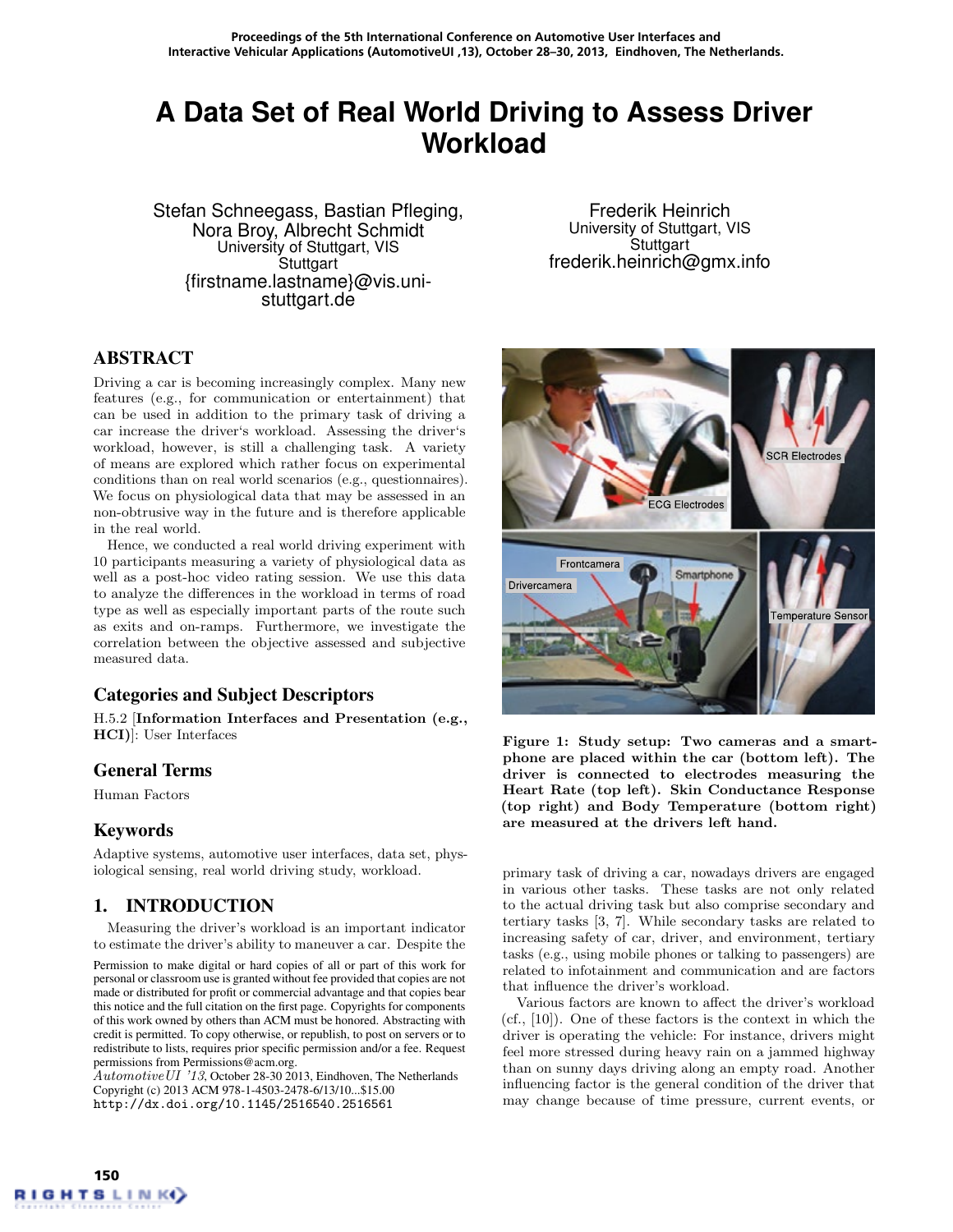the driver's mood. These factors potentially increase the workload for the driver and interfere with the driving task.

The goal of using non-invasive, easy-to-use sensors to automatically assess the workload is still a challenging task: Physiological data such as the current heart rate can be measured while driving but often require the driver to wear special sensors attached to driver's body. As this might negatively influence the driver's willingness to use such a system, technologies are necessary that do not need to be installed manually: Currently, new methods to asses the physiological condition by using optical technologies (e.g., [18]) are arriving the mass market. For instance, Smartphone apps allow to measure the heart rate by analyzing face videos<sup>1</sup>. Bringing this technology into the car will reveal new methods for taking the driver's workload into account by creating adaptive interfaces and security systems.

The contribution of this paper is twofold. At first, we explore the different factors influencing the workload in detail. Therefore, we conducted a real-world driving study on public roads with 10 participants as we believe that workload cannot easily be assessed in a simulator study. The results show that the workload significantly differs for different road types. Furthermore, we explore the correlation between subjective data (using video rating) and objective data (using physiological sensing). Later, we look into two specific points of interest and explore their influence on the driver's workload. A second contribution is the data set itself: We recorded all parameters and release the data set to be publicly available for other research projects.

### 2. RELATED WORK

Different methods to assess the driver's workload have been explored in the automotive domain. The methods are either subjective (e.g., asking the user) or objective (e.g., measuring the users physiological properties or performance). Driver's workload is defined by de Waard as "the amount of information processing capacity that is used for task performance" [23]. The differences between workload and distraction has been discussed by Mehler et al. [10]. They state that distraction can also occur while the driver's workload is very low, e.g. through daydreaming. Thereby, the driver retains enough "capacity" to react appropriately on critical situations, which is not the case if a complex tertiary task induces high a workload.

## 2.1 Subjective Methods

One of the early approaches using questionnaires to assess the workload for users operating heavy machines is the NASA Task Load Index [4]. This questionnaire was later adopted by Pauzie for the automotive domain known as the Driver Activity Load Index [16]. The Subjective Workload Assessment Technique is another questionnaire that divides the mental workload into three areas [19]: Time Load, Mental Effort Load, and Stress Load. A very simple scale is the Rating Scale of Mental Effort, which constitutes a quick method to assess the subjectively felt effort of the driver [26]. These questionnaires are commonly used assessing the driver's workload.

Another approach to assess the workload is showing the user a video of the drive and ask to rate the workload for this situation using a specific scale (e.g., used by Totzke et al. in [22]). These approaches, however, have a temporary delay and may, therefore, reflect rather the perceived workload then the actual workload.

# 2.2 Objective Methods

In contrast to subjective rating scales, objective methods such as physiological sensing or engaging driver in secondary tasks were used. Physiological Sensing uses the reaction of the body to reflect onto the drivers workload. Therefore values such as the skin conductance response (SCR), heart rate (HR), or skin temperature are measured.

Michaels [12] showed that the SCR is related to the amount of traffic the driver is facing at the moment. The direct relation to the workload is shown by Collet et al. [2] in an experiment with air traffic controllers.

Mittelmann and Wolff [13] found that there is a strong correlation between skin temperature and emotional stress. In contrast, Or and Duffy [15] used a thermal camera as a nonintrusive way. They showed a signifcant correlation between driver's workload and facial skin temperature through a driving simulator and field experiment. However, the work of Anzengruber and Riener [1] indicates that thermal imaging does not work reliably to classify the driver's stress level.

Roscoe [21] found a strong correlation between HR and workload in studies with pilots. Meshkati [11] and Myrtek et al. [14] report that a decreased heart rate variability (HRV) indicates increased workload. HR and HRV are commonly measured by electrodes attached to the user's body. For instance, Riener et al. [20] measured the HR in a field study investigating the driver's arousal state indicating critical situations in which the driver should be aware of. However, different approaches are investigated to get rid of attaching electrodes. Ford<sup>2</sup> proposed a system by using the seat belt to measure the HR. Wu et al. [24] showed that the HR is observable with a SLR camera. These methods allow the integration in an non obtrusive way that might open up mass market capabilities.

In contrast to physiological sensing approaches, there are methods that engage the user in a secondary task. Then inference is drawn from the performance in this task about the workload. For the "n-back" task a sequence of stimuli is presented and the driver has to react through speaking aloud the same stimulus as the one presented n steps before. Mehler et al. [9] used this technique to evaluate the relationship between HR and SCR with the workload increased by such a task. They showed in a driving simulator study that the HR as well as the SCR are influenced by an increasing workload. The peripheral detection task (PDT) is another approach in which the user has to react on a stimulus in the peripheral field of view as fast as possible. The reaction time as well as the detection rate are measured to give insights into the user's workload level. Jahn et al. showed in a field study that the PDT is a useful method to assess the driver's workload [5]. Knappe et al. used small subliminal steering maneuvers to get insights into the drivers workload [8].

To our knowledge, the study presented in this paper is the first study recording workload with a comprehensive set of physiological sensors and context information in a real world driving study with at least 10 participants.

 $1$ http://www.whatsmyheartrate.com/ (accessed June 25, 2013)

 $2$ http://media.ford.com/article\_pdf.cfm?article\_id= 34669 (accessed June 25, 2013)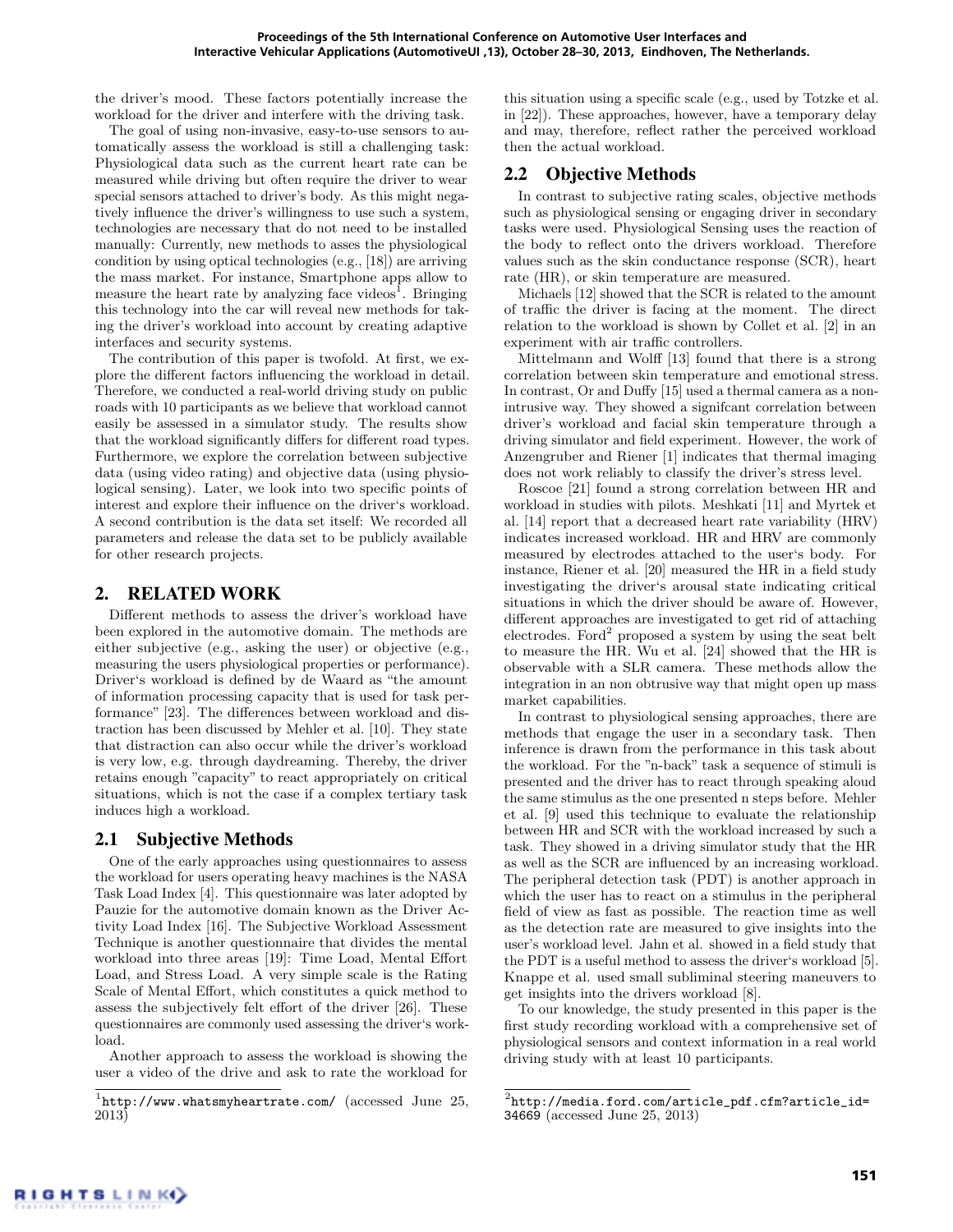### 3. REAL WORLD DRIVING STUDY

Assessing the drivers' workload in a simulator study is hardly possible, because drivers always know that they navigate through a virtual world. Therefore, we conducted a real world driving study consisting of a drive of about 30 minutes and a subsequent video rating session.

### 3.1 Apparatus and Data Collection

Three different data sets were recorded during the driving session (see Figure 1). At first, the physiological state of the driver is recorded. Hence, three sensors were attached to the participant. The skin conductance and temperature sensors were attached to the participant's left hand whereas the ECG was attached to the participant's chest. These sensors were connected to the Nexus 4 Biofeedback system<sup>3</sup> that has been used to record the driver's physiological data. At second, context data was collected through an Android Smartphone (Google Nexus S). In particular, the GPS position, brightness level, and acceleration were recorded. At last, two webcams (Logitech QuickCam Pro 9000 and Creative VF0610 Live! Cam Socialize HD) were used to record the driving scenario (passenger view onto the road) and a view of the driver as shown in Figure 2. As all data sets were recorded with different sampling frequencies timestamps were used to synchronize all data post-hoc.

### 3.2 Participants and Procedure

In total, ten participants (3 female, 7 male) aged between 23 and 57 years (*M* = 35*.*60, *SD* = 9*.*06) took part in this study. We recruited the participants within the employees of our institute in order to be covered by insurance. All of them owned a valid driver's license and brought their own car they were used to drive. The participant and the participant's car were first equipped with the different sensors by a researcher. Then, the participant was instructed to drive a specific route (cf. Figure 3) with the researcher guiding them by simple voice commands (e.g., "on the next intersection: please turn left") from the backseat. After returning from the drive, the participant was guided to our lab and directly performed a *video rating*, evaluating the perceived workload from high to low using a slider. The video shown was a side by side composition of the video recorded while driving (cf. Figure 2).

### 3.3 Route

The selected route for our study has a total length of 23.6 km and consists of various road types (cf., Figure 3). For the evaluation of our study, we classified five different road types: 30 km/h zone, 50 km/h zone, highway, freeway, and tunnel. The *tunnel* in general is an ordinary road. However, we choose to add it as a special road type, because of the special conditions that may influence the driver (e.g., lighting). Furthermore, we defined different points of interest: 2x on-ramp, 2x freeway exits, 2x roundabouts, 20x traffic lights, and 2x curvy roads. Due to the fact that we conducted a real world driving study, we cannot control the environment (e.g., traffic, weather). However, we strove for a consistent setting among all participants: none of the participant drove during rush hours and the study was only conducted during daylight.

 $3$ www.mindmedia.nl (accessed June 25, 2013)



Figure 2: The five different road types:  $30 \text{ km/h}$ zone, 50 km/h zone, highway, freeway, and tunnel. The view of the driver camera is shown on the left side and the front view on the right side. This side by side composition video was shown to the participant during the video rating session.

#### 4. DATA SET

The data set we recorded is publicly available as an archive of comma separated files<sup>4</sup> where each file contains the merged data set of the recordings of one participant. The complete data set has a size of 450 MB and consists of 2.5 million samples. It is anonymized and contains information about GPS, brightness, acceleration, physiological data, and data of the video rating. Note that the number of samples per participant varies due to different traffic conditions and driving behaviors resulting in different driving times. We excluded the video from the data set for privacy reasons.

Beyond the analysis of this paper, this data set may be used for different purposes. A first evaluation of concepts of automotive systems can be done without the need of

<sup>&</sup>lt;sup>4</sup>The file can be found at: www.hcilab.org/automotive/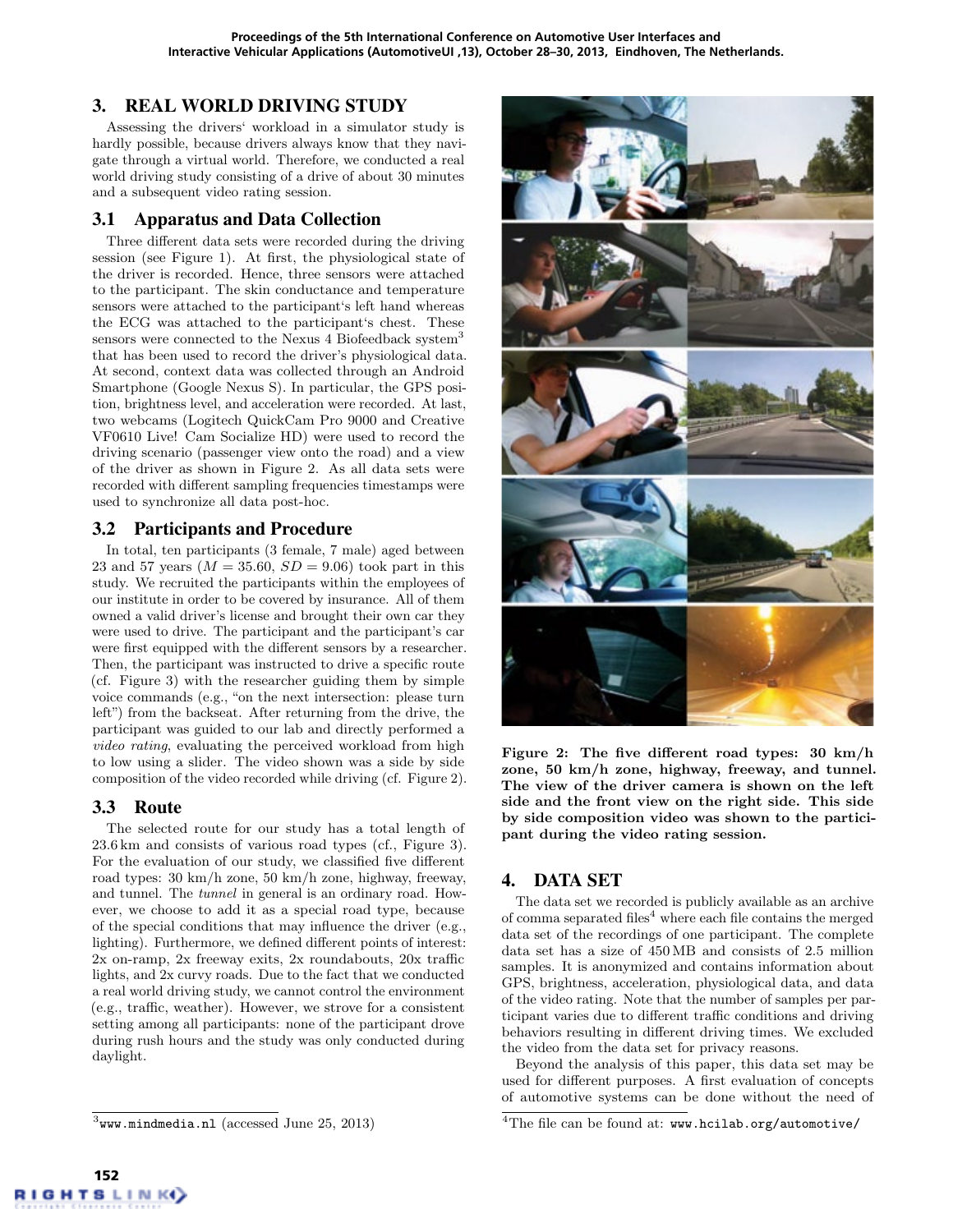

Figure 3: Map of the route each participant drove during the study. Each type of road is marked accordingly (A8: freeway, B14/B27: highway, ordinary streets (50 km/h), 30 km/h zone. All points of interest (freeway onramp/exit, roundabout, traffic lights, roundabouts, tunnel entry/exit) are shown with the respective symbols. Map © OpenStreetMap contributors, tiles CC-BY-SA 2.0.

conducting an own study. We believe the data set has a value for the research community and we believe this could be a starting point for building a larger collection of data sets.

## 4.1 Location - GPS

The GPS information is recorded via the mobile phone. On the one hand, the GPS data consists of the longitude and latitude values (in degree) that define the position of the car. On the other hand, it contains further information about accuracy (in meter), altitude (in meter), speed (in meter per second), and bearing (in degree). In order to map the GPS data to the other data, a timestamp has been recorded as well. The information has been recorded at a frequency of 1 Hz.

### 4.2 Brightness and Acceleration

Further information recorded on the mobile phone were brightness as well as acceleration as perceived by the phone's sensors. The brightness is a single value measured in lumen. In contrast, the acceleration consists of three values for the X, Y, and Z direction. Both sensors have their own timestamps and are recorded at frequencies between 8 Hz and 12 Hz.

## 4.3 Physiological Data

Several physiological sensors are used to record information about the driver. We used a Nexus 4 physiological sensing system. The electrocardiogram (ECG, in  $\mu V$ ) is recorded at 1024 Hz and is used to calculate the heart-rate (beats per minute) and heart rate variance at 128 Hz. Furthermore, the skin-conductance (in  $\mu S$ ) and body temperature (in degree Celsius) are recorded at 128 Hz, as well. Again, a timestamp is recorded for all physiological data.

### 4.4 Videorating

The score of the post-hoc video rating is recorded between 0 (no workload) to 128 (maximum workload). In addition, the frame the user saw during the rating is recorded. It is ascending numbered starting from 0 with a frequency equivalent to the video frame-rate of 29 frames per seconds.

### 4.5 Data Extrapolation

The data is recorded at different sample rates. Hence, some data needs to be extrapolated to create a uniformed data set. We chose to extrapolate the data to the highest frequency keeping all available information of the sensor with the highest sample rate (ECG).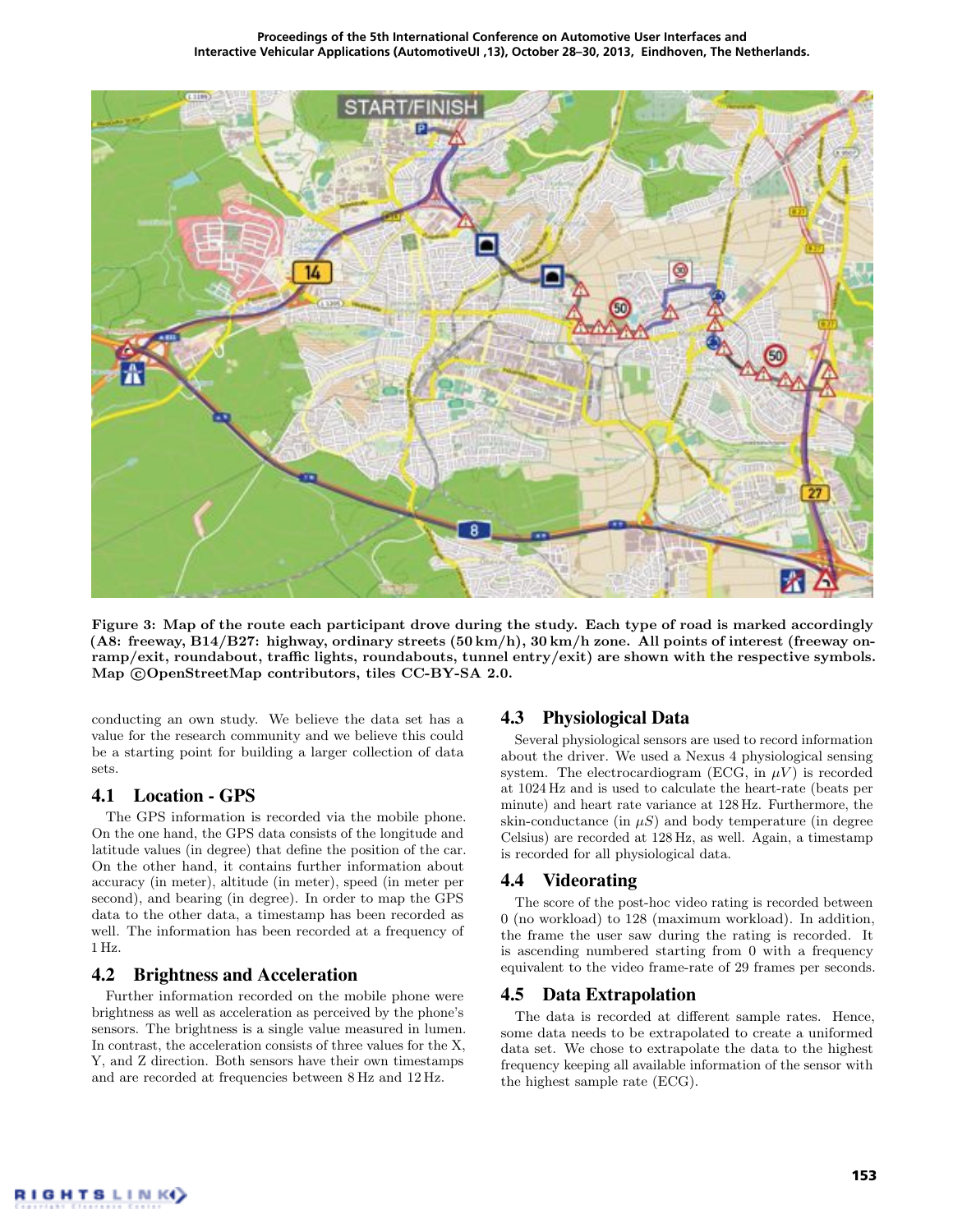### 5. ANALYSIS AND DISCUSSION

In the following we present the results of the study. At first, the correlation between the objective and subjective measures is investigated. Afterwards, the statistical differences between the road types are shown as well as the statistical differences between points of interest and road type.

#### 5.1 Data Preparation

Before evaluating the recorded data, it needs to be prepared to remove noise effects as well as to normalize the physiological properties of each participant. We modified the data in several steps. At first, we sampled the data up to one sample per second, taking the mean of each value. We used the acceleration values to create a force vector. This vector is used rather than the force values for each dimension. Next, we normalized the physiological data as well as the video rating results to achieve comparable values between all participants in the range of 0 to 1.

In this evaluation we focus on two physiological values (Skin Conductance Response (SCR) and Body Temperature (BTemp) as suggested by related work (cf., [12, 13])), the results of the Video Rating (VR), and the actual driving speed.

### 5.2 Comparing Subjective and Objective Data

At first, we compared the subjective measurement (VR - cf. Figure 4) with the objective measurements (SCR and BTemp). Hence, we conducted correlational research comparing the VR to the physiological values using Pearson's correlation coefficient. The SCR and VR,  $r(17725) = .202$ ,  $p < .001$ , as well as the BTemp and VR,  $r(17725) = .128$ ,  $p < .001$ , are positively correlated. The correlations are both statistically significant, however, the effect size is small.



#### Figure 4: A participant is performing the video rating task.

Evaluating all participants individually, we see a high variance in the the data. For instance, the data of participant  $\#$  10 shows high correlation for VR with SCR,  $r(1903) = .689$ ,  $p < .001$ , and VR with BTemp,  $r(1903) = .449$ ,  $p < .001$  (cf., Figure 5). In contrast, the data of participant  $# 6$  shows only a significant correlation for BTemp,  $r(1710) = .072$ ,  $p < .01$ , and a no significance for the SCR,  $r(1710) = .043$ ,  $p = .078$ . Thus, the data highly differs from driver to driver. This needs to be taken into account when using these values for assessing the workload.

## 5.3 Impact of Road Types

Next, we evaluated the differences between the five road types. Since the values highly depend on each other and the different road types are not equally distributed within our sample (cf., Figure 5), we chose to use the mean values of each participant on each type of road. Thus, we eliminate most of the dependencies in the data and create an equal distribution.

The results show that the physiological data (SCR and BTemp), and hence the workload, is influenced by the road type. The variance in the data is high (cf., Figure 6), which indicates that all types of roads have situations in which the workload is high. Furthermore, we used a repeated measures analysis of variances (ANOVA) to investigate statistically significant differences. A Shapiro-Wilk test shows for all cases that the assumption of normal distribution is not violated.

Table 1: Overview of the mean and standard deviation of the normalized skin conductance response (SCR) and body temperature (BTemp) on the different road types.

| $M_{SCR}$ | $SD_{SCR}$ | $M_{BTemp}$ | $SD_{BTemp}$ |
|-----------|------------|-------------|--------------|
| .482      | .178       | .357        | .152         |
| .423      | .152       | .484        | .137         |
| .343      | .110       | .487        | .156         |
| .271      | .121       | .522        | .155         |
| .394      | .223       | .468        | .266         |
|           |            |             |              |

#### *Skin Conductance Response.*

The SCR is lowest for the freeway and highest for the 30 km/h zone (cf. Table 1). Mauchly's test indicates that the assumption of sphericity had been violated,  $\chi^2(9) = 17.890$ ,  $p = .041$ , therefore, degrees of freedom were corrected using Greenhouse-Geisser estimation of sphericity,  $\epsilon = .529$ . The ANOVA reveals statistically significant differences within the five road types,  $F(2.116, 19.042) = 6.756, p < .05, \eta^2 = .429$ . A Least Significant Difference (LSD) post-hoc test reveals a statistically difference between all road types,  $p < .05$ , except for Tunnel with 50 km/h zone,  $p < .438$ , and highway,  $p < .439$ . This can be explained by the fact that the Tunnel in our route is at a highway with a speed limit (50 km/h).

#### *Body Temperature.*

The BTemp is lowest for the 30 km/h and highest for the freeway (cf. Table 1) indicating that the workload is highest for the 30 km/h zone and lowest for the freeway. Again, Mauchly's test indicated that the assumption of sphericity had been violated,  $\chi^2(9) = 27.069$ ,  $p = .002$ , therefore, degrees of freedom were corrected using Greenhouse-Geisser estimation of sphericity,  $\epsilon = .357$ . After the correction, the ANOVA does not reveal statistically significant differences within the road types  $F(1.427, 12.842) = 1.305, p = .292,$  $\eta^2 = .127$ . Even with the ANOVA not revealing significant results, the data indicates that at least the 30 km/h zone is different from the other road types (see Figure  $6$ ).

#### *Driving Speed.*

On all five different road types, the speed limit is different. Furthermore, the driving situation (e.g., traffic, weather) has an influence on driving speed. Again, Mauchly's test is significant. Hence, the assumption of sphericity had been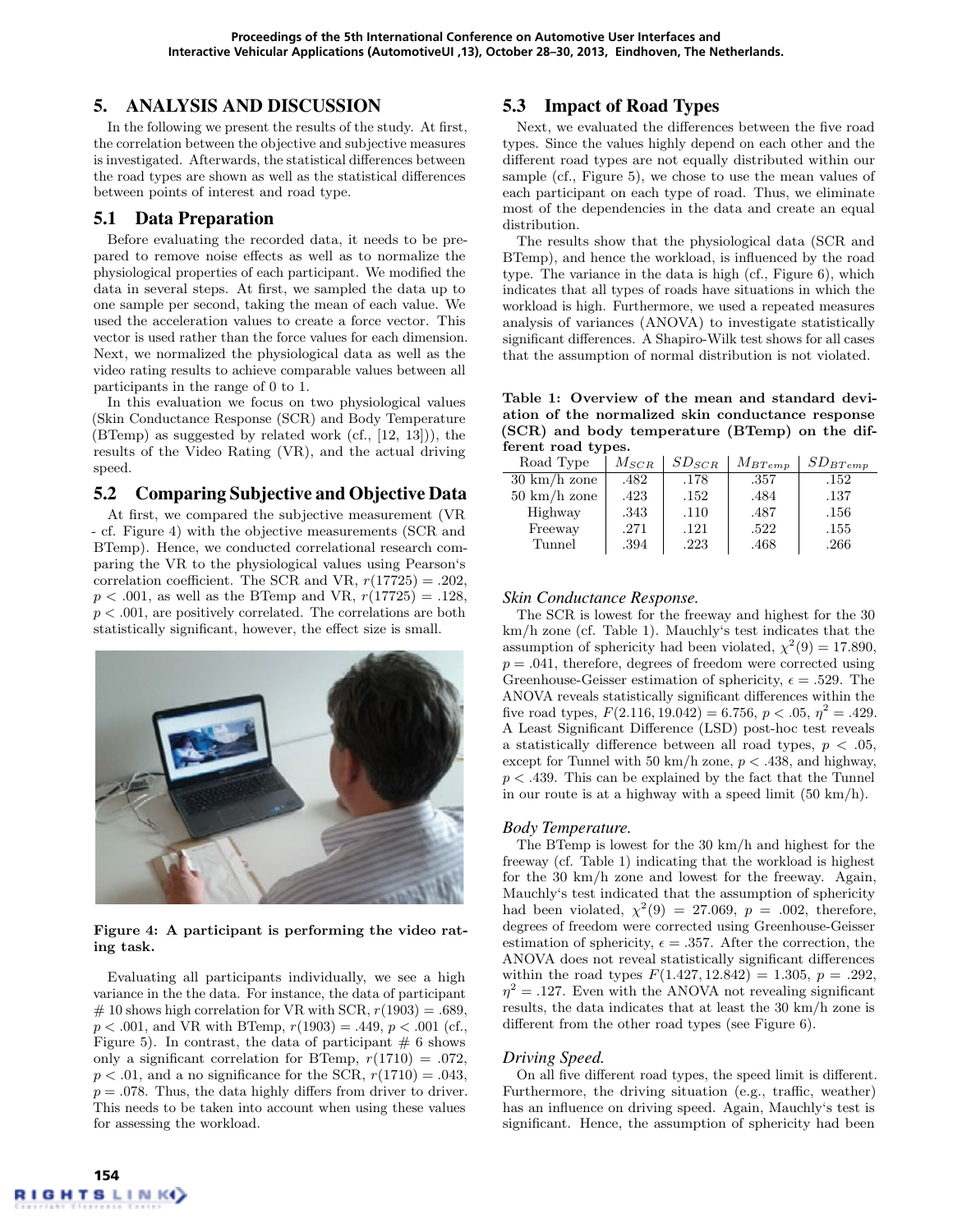**Proceedings of the 5th International Conference on Automotive User Interfaces and Interactive Vehicular Applications (AutomotiveUI '13), October 28–30, 2013, Eindhoven, The Netherlands.**



Figure 5: The Graph shows the normalized Skin Conductance Response (blue), normalized Body Temperature (orange), and the normalized result from the Video Rating (red) of a single user (User  $\#10$ ).



Figure 6: Boxplots for Skin Conductance Response and Body Temperature for each of the five road types.

violated,  $\chi^2(9) = 37.846$ ,  $p = .000$ , therefore degrees of freedom were corrected using Greenhouse-Geisser estimation of sphericity,  $\epsilon = .407$ . Nevertheless, the ANOVA shows statistically significant results,  $F(1.628, 14.649) = 444.505$ ,  $p < .05$ . A Least Significant Difference (LSD) post-hoc test reveals a statistically difference between all road types,  $p < .05$ , except for highway with freeway,  $p < .728$ , because both road types have similar amount of traffic and roughly the same speed limits.

#### *Video Rating.*

In the VR session, the participant rated the highway lowest and the 30 km/h zone highest (cf., Table 1). The assumption of sphericity had been violated, shown by Mauchly's test of sphericity,  $\chi^2(9) = 20.589$ ,  $p = .017$ , thus, degrees of freedom were corrected using Greenhouse-Geisser estimation of sphericity,  $\epsilon = .601$ . Between the road types, the ANOVA does not reveal any statistically significant difference,  $F(2.405, 21.647) = 1.249$ ,  $p = .312$ ,  $\eta^2 = .122$ . Again, the highest difference is between the  $30 \text{ km/h}$  zone and the other road types.

#### *Discussion.*

Interpreting the physiological data, the road type has an influence on the driver's workload. The workload seems to be high especially in the 30 km/h zone (low BTemp and high SCR and VR) that contains spots in which the driver has to decide who has the right of way that may increase the workload. Furthermore, there are a many parked cars that are potentially sources for unexpected events such as pedestrians crossing the street, playing children, or car doors that are carelessly opened. In contrast, the freeway (high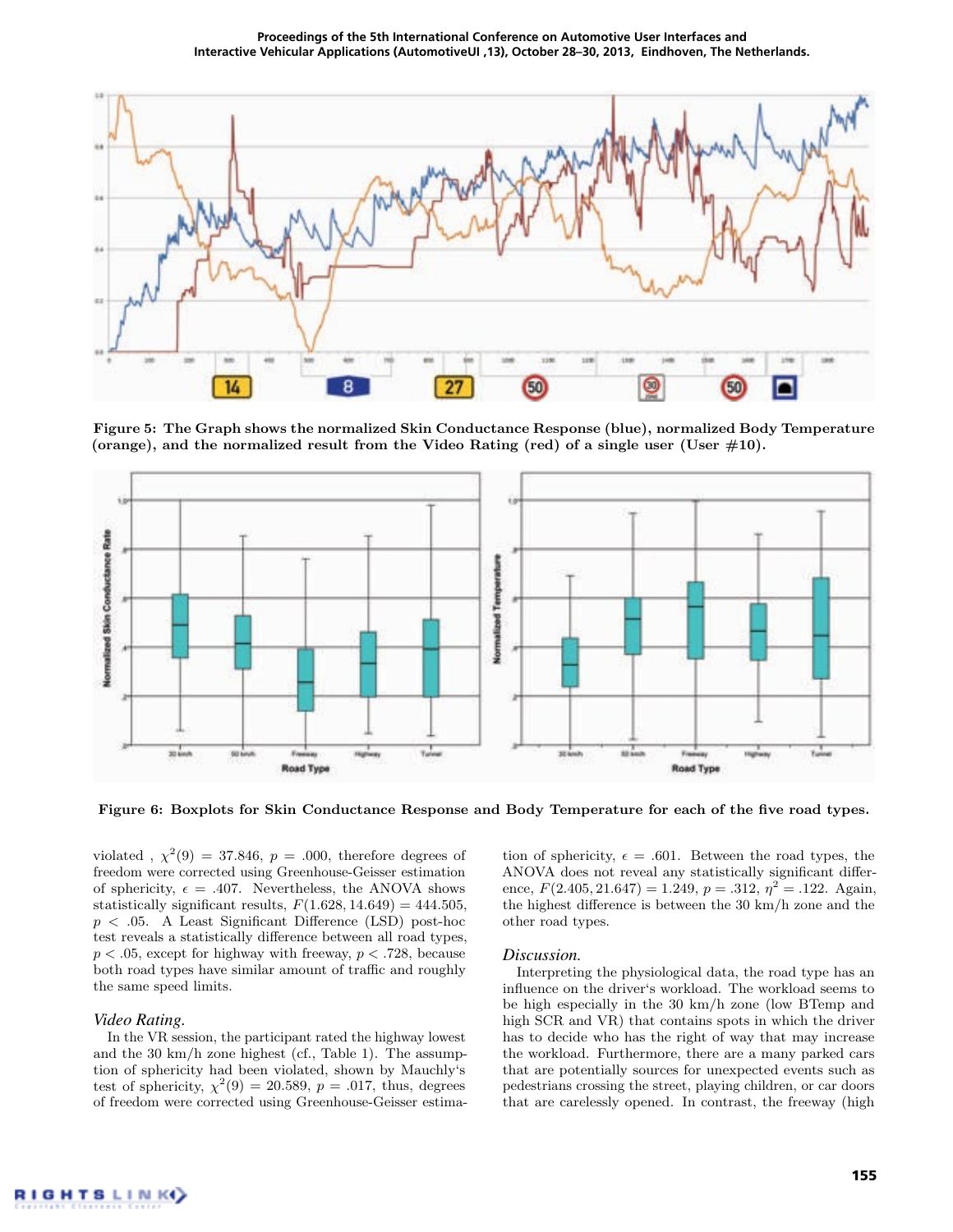BTemp and low SCR) is very predictable and does not need that much attention due to larger distances between the cars. These results match the results from Micheals et al. [12] as well as from Mittelmann and Wolff [13].

#### 5.4 Points of Interest

We identified five different categories of points of interest (POI): on-ramps, exits, roundabouts, traffic lights, and very curvy road segments. In this evaluation we focus on on the freeway on-ramp and exit. Hence, we compare the SCR, BTemp, and VR of these POI with the average of the freeway by using a series of *t* tests.

The SCR increases at both POI (on-ramp:  $M = .409$ ,  $SD = .095$ ; exit:  $M = .328$ ,  $SD = .152$ ) compared to the average of the freeway  $(M = .271, SD = .122)$ . A dependent  $t$  test shows that the difference between on-ramp and freeway average is statistically significant,  $t(9) = -3.546$ ,  $p < .05$ . However, the difference between exit and freeway average is not statistically significant,  $t(9) = -1.624$ ,  $p > .05$ .

Investigating the BTemp, we see a reduced BTemp on the on-ramp  $(M = .437, SD = .210)$  compared to the average of the freeway  $(M = .522, SD = .155)$  but an increased BTemp on the freeway's exit  $(M = .561, SD = .145)$ . A dependent *t* test shows no statistically significant results comparing the average freeway's BTemp with on-ramp,  $t(9) = 1.668$ , *p* > .05, and exits,  $t(9) = −1.176$ ,  $p > .05$ .

In addition to the objective methods described above, the subjective VR shows similar results. Both, on-ramp  $(M = .463, SD = .285)$  and exit  $(M = .384, SD = .239)$ are increased compared to the average freeway  $(M = .302, )$  $SD = .171$ . A dependent *t* test shows statistically differences for the on-ramp,  $t(9) = -2.643$ ,  $p < .05$ , but no difference for the exit,  $t(9) = -1.895$ ,  $p > .05$ .

Summing these results up, the objective as well as the subjective methods indicate that the POI result in a different workload compared to the average freeway. Especially the on-ramp show statistically significant increased driver's workload.

## 5.5 Limitations

There are some limitations in the presented study. At first, we used the data directly from starting the car till the end. Physiological data can be biased due to nervousness. However, we think that this effect is rather low because we tried to create a comfortable environment (e.g., using the participants car). Second, the number of streets used is very limited. We strive using a representative set of streets but the characteristics of streets can be very different and can depend on the region (e.g., more stressful in alpine regions). Third, even though we measured many different physiological values in this study, we could only present a limited number of results in this work. Many parts of the data set might be evaluated using specific algorithms or more sophisticated approaches. Thus, we published the collected data set to encourage further investigations.

# 6. TOWARDS WORKLOAD-ADAPTIVE SYSTEMS

Adapting the in-car interface to the driver's state can be used keeping the complexity at a suitable level. Information that is not necessary at the moment or the shortcut of a system that is potentially troublesome could be hidden during high workload. In the following we describe three different areas of application in which such a system is useful.

#### *Advanced Driver Assistance Systems.*

As soon as the workload of the user is high, the distraction of the user is increased as well. Therefore, the reaction to unexpected events (e.g., a breaking car in front) is lowered. A system that uses different settings for the driver assistance systems can react on the different workload and increase its involvement into the driving task (e.g., pre-load the brake pressure).

#### *Automotive User Interfaces.*

The information the driver can assimilate easily depends on the current workload. If the driver's workload is low, a complex visualization of the user interface may reduce the risk of an increased distraction due to daydreaming [10]. On the other hand, if the driver is in a high workload situation, a complex visualization would demand too much of the driver and thus increase distraction. Hence, an interface with a reduced complexity would be easier and more safe to operate. For instance, a workload adaptive navigation system could be easier to operate in high-workload conditions. Ziegler et al. propose a system that shows routing information depending on the driver's knowledge of the route [25]. They show that the adaptive route information is preferred. Such systems could easily take the workload into account to be more effective. Another idea could be to make the driver aware of the current workload. This could for instance be done using haptic feedback [6].

#### *Communication Systems.*

Nowadays, communication is ubiquitous. Although it is prohibited in many countries, drivers use mobile phones while driving causing an increased workload and level of distraction. In many cases this increased level does not result into situations that are dangerous for the driver. However, in cases in which the workload is already high, this increase can lead into dangerous situation. One can imagine a system that postpones incoming communication (e.g., phone calls) until the level of workload is appropriate. Similarly, the caller could be informed about the current situation by transmitting certain context information before or during a phone call [17].

## 7. CONCLUSION

In this paper we present a real world driving study assessing different physiological and contextual information. We created a data set containing about 2.500.000 samples measured in a real world driving study including a video rating session taking part afterwards. This data set is publicly available.

The results from an initial evaluation show significantly different physiological values for different road types. Furthermore, we show a correlation between video rating and the physiological values. We present three concepts of adaptive systems in the automotive domain that will benefit from a workload adaption.

## 8. ACKNOWLEDGEMENTS

The research leading to these results has received funding from the European Union Seventh Framework Programme